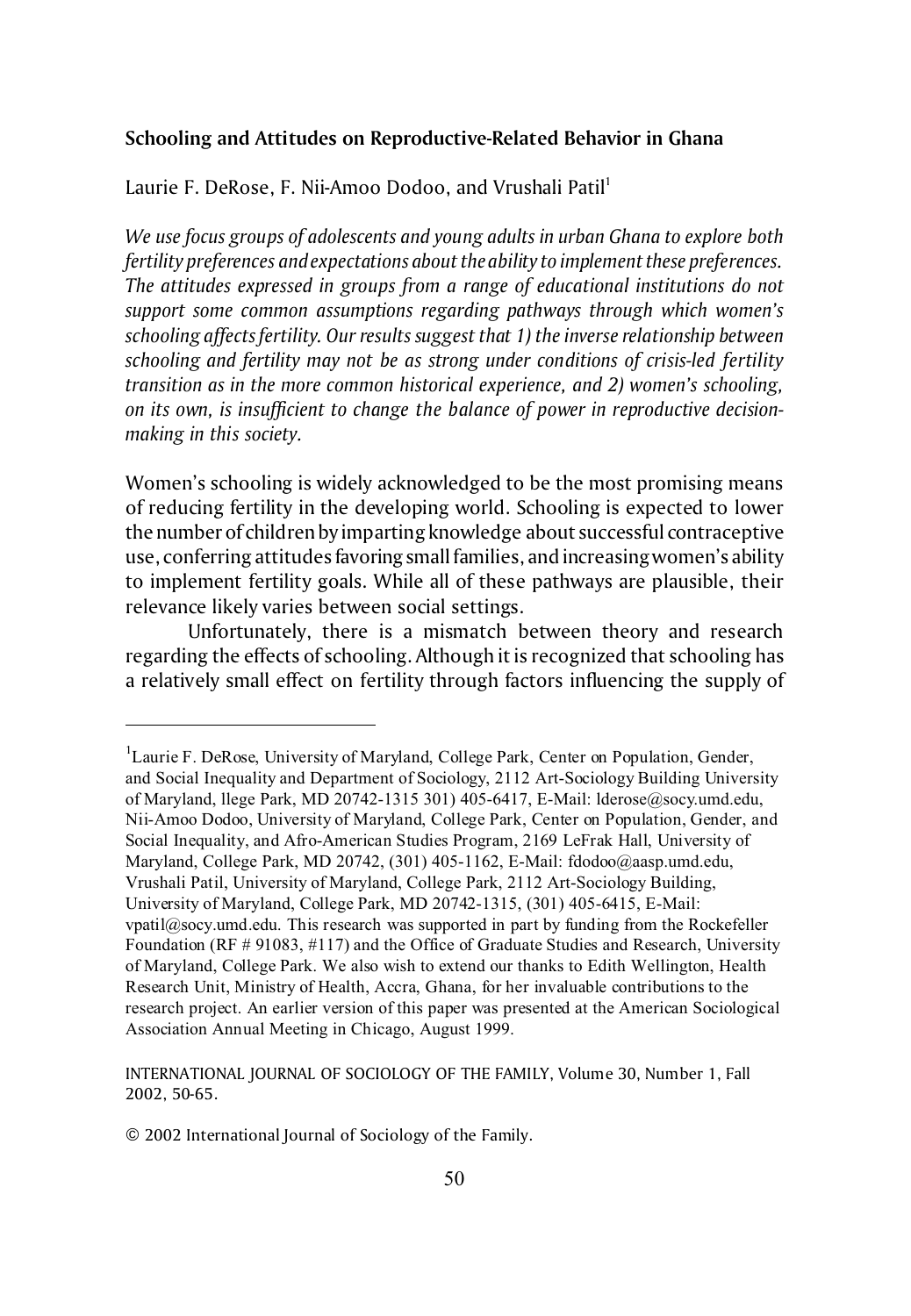children (e.g., decreased sterility, later marriage), the relative importance of supply-side factors has been carefully specified (e.g., Jejeebhoy, 1995; Lesthaeghe, 1986). In contrast, despite the substantial impact on *desired* family size, the relative importance of various demand-side factors remains speculative. The little available research on how schooling influences the demand for children (e.g.,Cleland and Jejeebhoy, 1996; Cleland et al., 1996; Lam and Duryea, 1999; LeVine et al., 1991; Martin and Juarez, 1995) tends to confirm or discount the relevance of single pathways (e.g., effects through market wages or women's autonomy).

We consider multiple demand-side pathways using focus groups from various educational institutions in Accra, Ghana. Our instrument tapped attitudes on desired family size, reasons for those desires, and other factors related to child rearing, household roles, and reproductive decision-making. These data offer some insight into how different levels and types of schooling affect fertility demand. We evaluate the effect of schooling on knowledge, attitudes, and practice of fertility regulation, focusing primarily on 1) multiple determinants of fertility desires and 2) gender norms governing resolution of conflicting fertility desires. Our data indicate that the effect of schooling on family size desires may be less consistent than commonly assumed. They also provide substantial reason to doubt that women's schooling confers the ability to successfully implement fertility desires not shared with husbands.

## **THEORETICAL FRAMEWORK**

Individual involvement with modern institutions in developing countries, especially schools and factories, has been shown to change orientations toward childbearing (Inkeles and Smith 1974). Modernization theory predicts that exposure to schooling reduces fertility primarily through changing attitudes, while demographic literature identifies a need for change in knowledge, attitude, and practice before fertility change occurs. Both of these perspectives view schooling as a force conducive to fertility decline, and fertility differentials by education within countries strongly support this view. However, progress toward universal education has been reversed in many countries in sub-Saharan Africa as a result of economic crises (see, e. g., Lloyd et al. 2000). If schooling reorients people for participation in a new, more modern economy where large families are a hindrance to progress, then it might not produce the same effects in societies where economic progress is slow or has been reversed. If attitudinal change is less economically prescribed and instead is dominated by factors such as different values in child rearing, an awareness of ecological problems, or concerns for women's health, then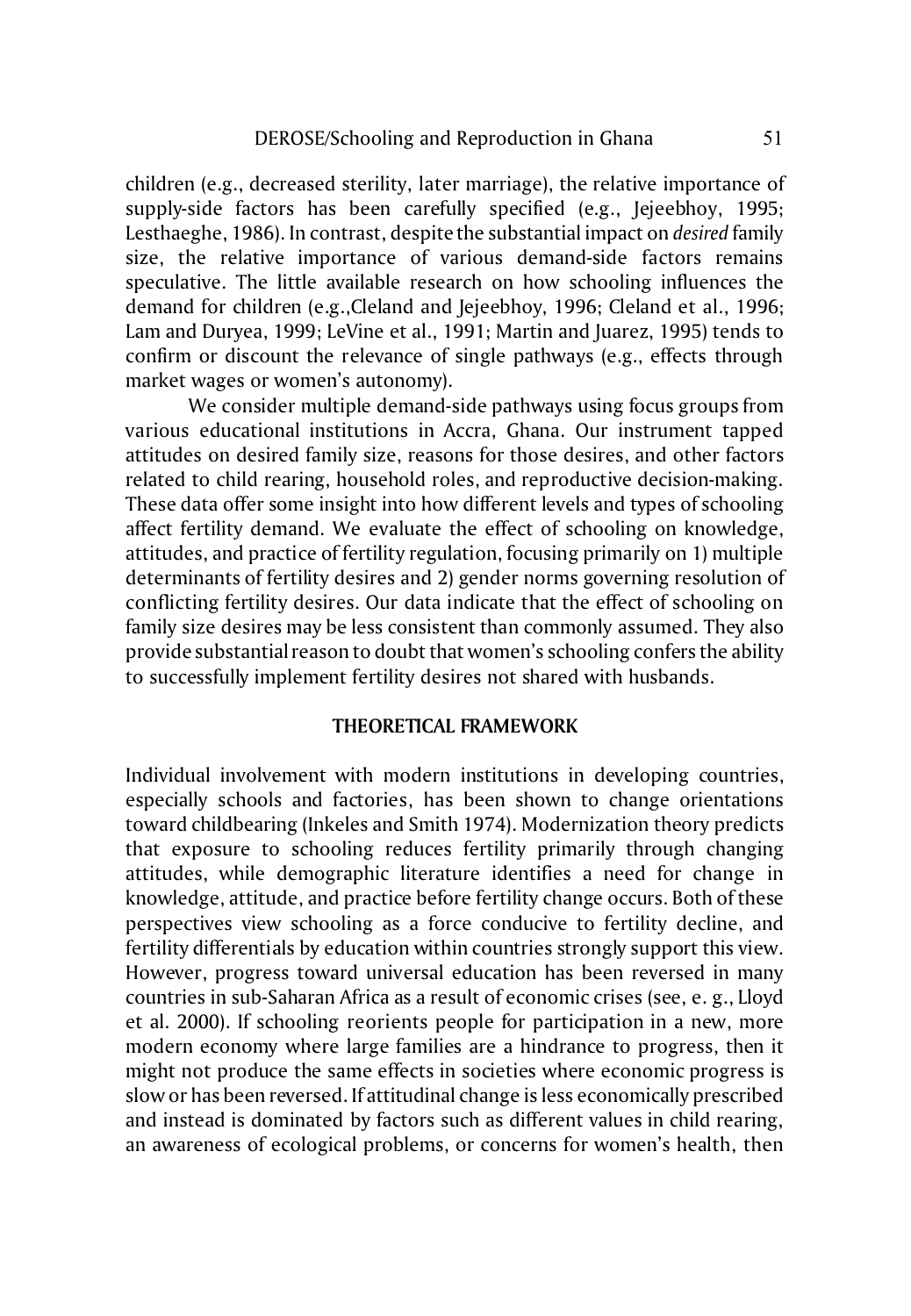schooling would likely continue to be associated with lower fertility even under conditions of economic hardship.

Therefore, attitudinal data are necessary for understanding potential future fertility trends (see Westoff 1991). One of the key variables that will determine whether, or at what pace, sub-Saharan Africa (or any country therein) proceeds with the fertility transition is whether education will have the effects anticipated from the experience of more developed countries. Understanding when in the educational process important attitudinal and power changes take place should help in the formation of educational policy and goals.

Furthermore, determining how schooling influences the demand for children is key to understanding why the effect of schooling on fertility varies across societies. Despite the nearly universal inverse relationship, there is substantial variation in the amount of schooling required for meaningful fertility change to occur. In Africa, fertility differentials emerge later in the educational process than in Asia and Latin America (Kritz and Makinwa, 1995). Cross-national studies have shown that gender inequality mediates the effect of schooling on fertility. Schooling has a stronger effect on fertility in weaker patriarchal regimes (Cain, 1984), and matters most where it gives women a voice in family decision-making and resource allocation (Jejeebhoy, 1995). A focus on attitudes that does not consider gender power structures may miss an important aspect of why schooling does or does not matter for fertility outcomes.

This study proceeds from the assumption that not only does the degree of gender inequality vary between societies, but that the effect of schooling on autonomy also varies. More specifically, we recognize 1) that the level of schooling required to enhance women's autonomy depends on social context, and 2) that increases in autonomy measured by general decision-making or family resource allocation may or may not enhance *reproductive* autonomy. Therefore, we address the question of which pathways matter most at the various levels of education with particular attention to whether women's voice in economic and household decision-making increases. We then examine whether autonomy in these realms is related to autonomy in reproductive decisions in a society where reproductive decisions have been traditionally male-dominated (see, e.g., Ezeh 1993).

## **DATA AND METHODS**

### **Sample Selection**

Our data come from 16 focus group discussions with young women and two with young men in selected educational institutions in November 1993. Each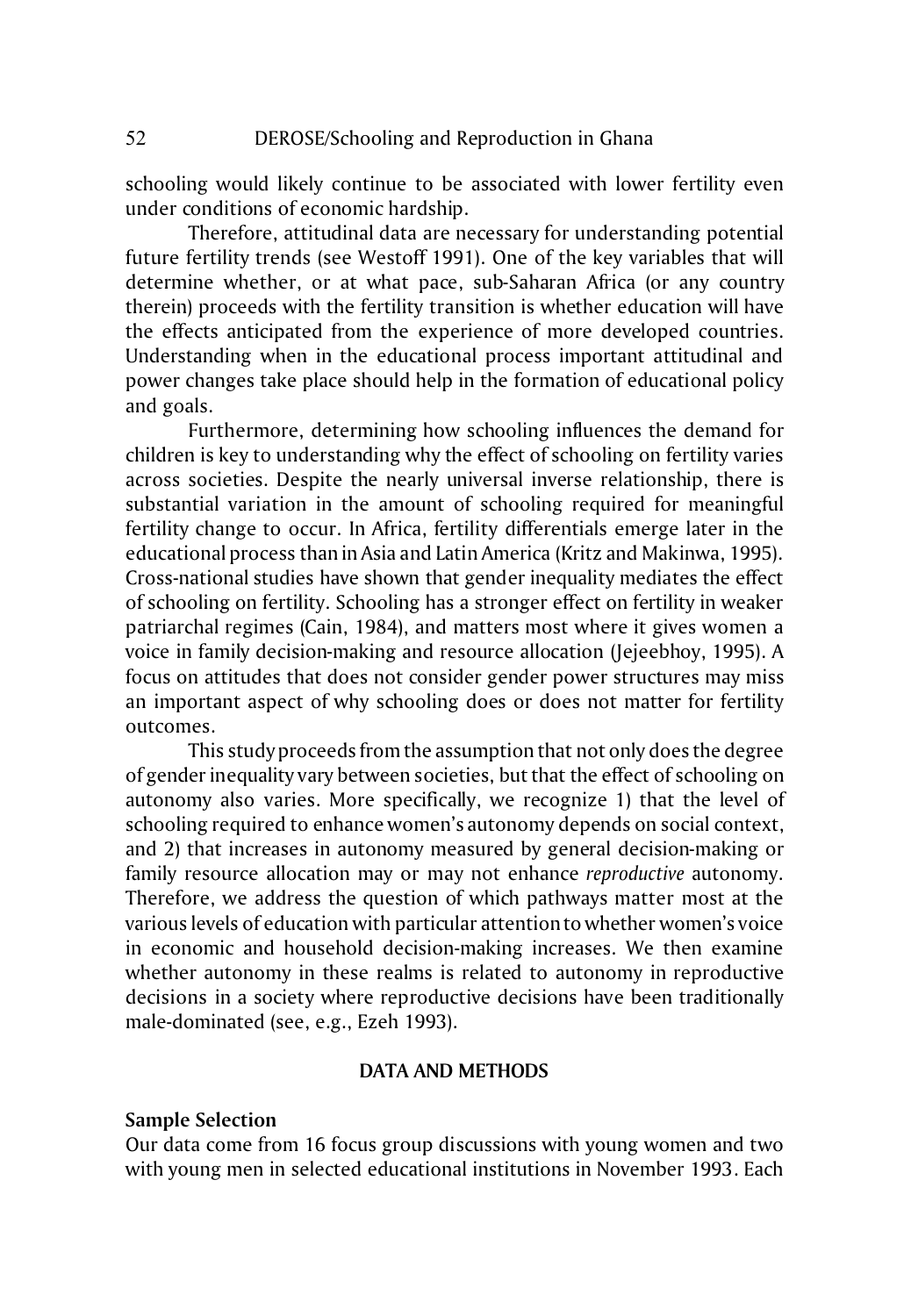group had 6-8 respondents. The sampling frame comprised a list of available institutions in Accra, the capital of Ghana. The focus groups cover a range of educational levels and types: junior secondary school year 2 (roughly ages 14- 15), senior secondary school year 2 (approximately ages 17-18), post-secondary schools (vocational/technical/commercial), professional schools, and assorted tertiary institutions. Undergraduate and graduate students at the university were interviewed. Two focus group discussions were also held with men at the University of Ghana (undergraduates and graduates), the argument being that men with the highest levels of schooling should forward the most modern or liberal views on gender relations and, therefore, present an upper bound on receptivity to women's autonomy.

Four junior secondary schools were randomly selected for visits. After introducing the study to leading administrators at the schools, a group of second year girls was selected (by the school) for our study. This mode of selection probably led to the brightest students and/or the best English speakers being presented for the discussion groups; we consider this seriously in interpreting our results. Four Senior secondary schools were also selected for the study, representing both all-girls and coeducational schools. We chose both female-only and mixed-sex schools because the differences in socialization and experiences may impact the formation of attitudes related to fertility (Lee and Lockheed, 1998). Four commercial/vocational schools were selected, again purposively to include two women's-only and two coeducational schools. Finally, for tertiary institutions, a journalism institute and a polytechnic were selected in addition to the University of Ghana. At the university, because there was no designated office from which we had to seek permission to talk to the students, notices soliciting respondents (both men and women) were put up. Snowball sampling was then used to identify other informants from among the peers and friends of the available subjects.

Our sample selection procedures disproportionately include girls more likely to continue their education up to the university level. Our comparisons of attitudes between those at lower levels and those at the university are therefore less confounded by issues of selectivity for continued schooling than would be the case with random samples at each level. We are therefore better able to examine the effect of schooling per se rather than the combination of schooling and selection into schooling. This is especially important given that the causal effects of education on fertility often cannot be separated from those explained by selection into schooling, assortative mating, and reverse causation (Eloundou-Enyegue, 1999). We also avoid the confounding caused by assortative mating in interviewing girls before they marry (see Basu, 1999).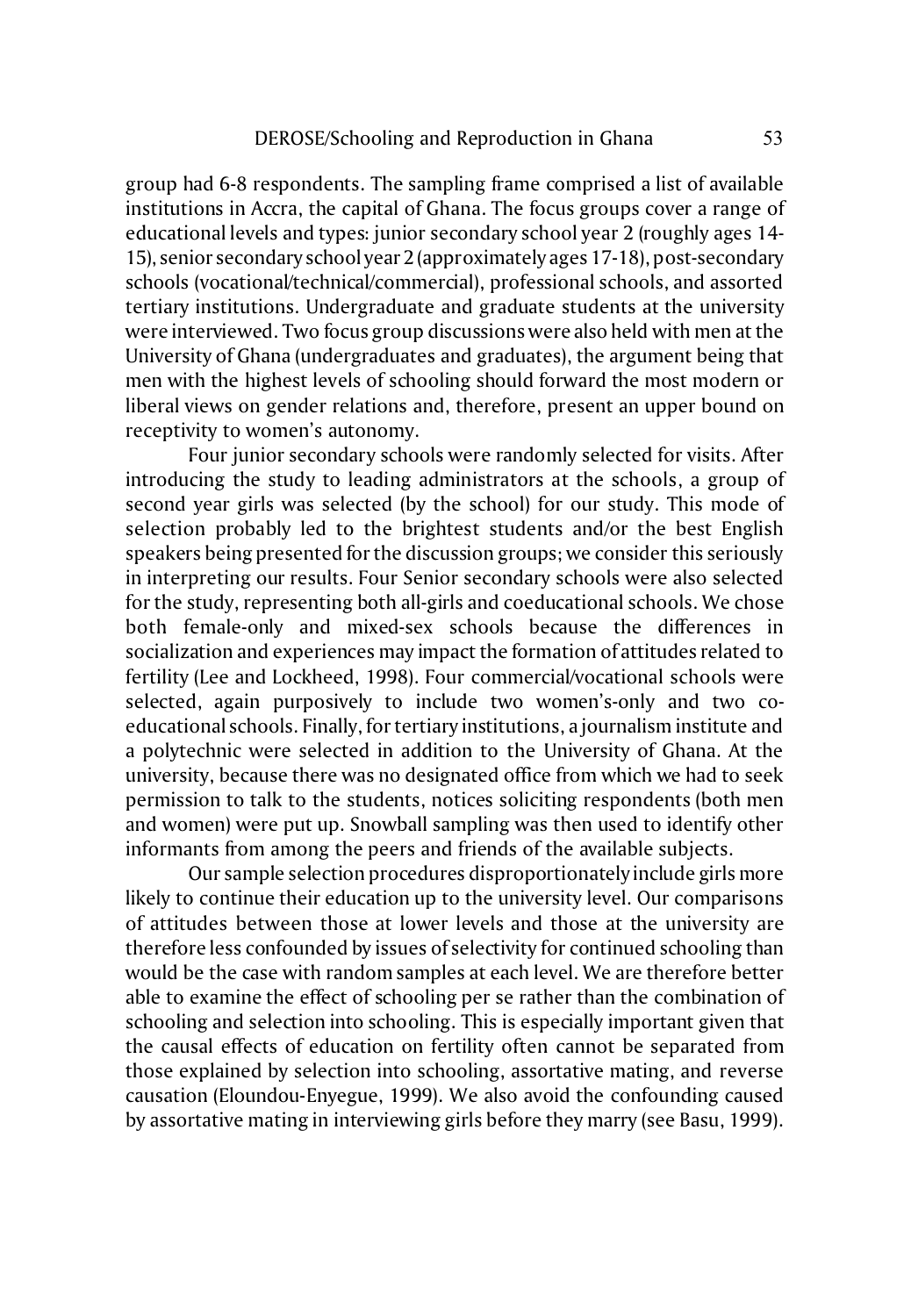## **Techniques of Analysis**

Groups were asked a total of fifteen questions, some of which had several parts. The discussions were tape recorded and then transcribed. We adopted procedures to mitigate the disadvantages inherent in complex responses to open-ended questions. For each question, all of the distinct responses were recorded and assigned codes. Thus, the set of possible response codes was generated directly from the data. Number of responses varies with the question primarily because more complex questions sometimes received multiple contributions by various group members while more straightforward questions were simply answered once per individual. Objectivity and reliability were enhanced by using two coders who worked independently and then reviewed the codes together to resolve the small number of discrepancies.

Because the data were obtained from a non-random sample, analysis requires a non-probability statistic to somewhat correct for this problem. Therefore, most of our analyses use the chi-square test (see Gauthier and Forsyth, 1999). We support our findings with representative quotes from the group discussions.

We also tested for associations between various aspects of women's autonomy at the group level. We used the correlation coefficient to test whether groups giving a higher percentage of egalitarian responses in one domain were likely to give egalitarian responses in other domains. We distinguished between household autonomy, economic autonomy, resource control autonomy, and reproductive autonomy. We measured household autonomy by responses to the questions "What do you think about this statement that 'a woman's place is in the kitchen'?" and "How much influence do you think a woman should have about who does household chores?" We coded responses that conveyed any expected influence over husband's participation in chores and disagreement (or even qualified agreement) with the statement "a woman's place is in the kitchen" as egalitarian. For economic autonomy, if women were accorded any expected influence over whether the wife worked outside the home or whether the couple should move if she had a job offer elsewhere, the response was considered egalitarian. For resource control autonomy, egalitarian answers were those which expected women to have at least primary influence in disposing of their own incomes (women's control over own income is normative in Ghana (Clark, 1994; Ghana Statistical Service and Macro International, 1994)) or having any say regarding major purchases or how their husbands' incomes would be spent. Reproductive autonomy was measured by how conflict about whether to have a/another child was likely to be resolved, and any answer other than that the man would decide unilaterally was considered egalitarian.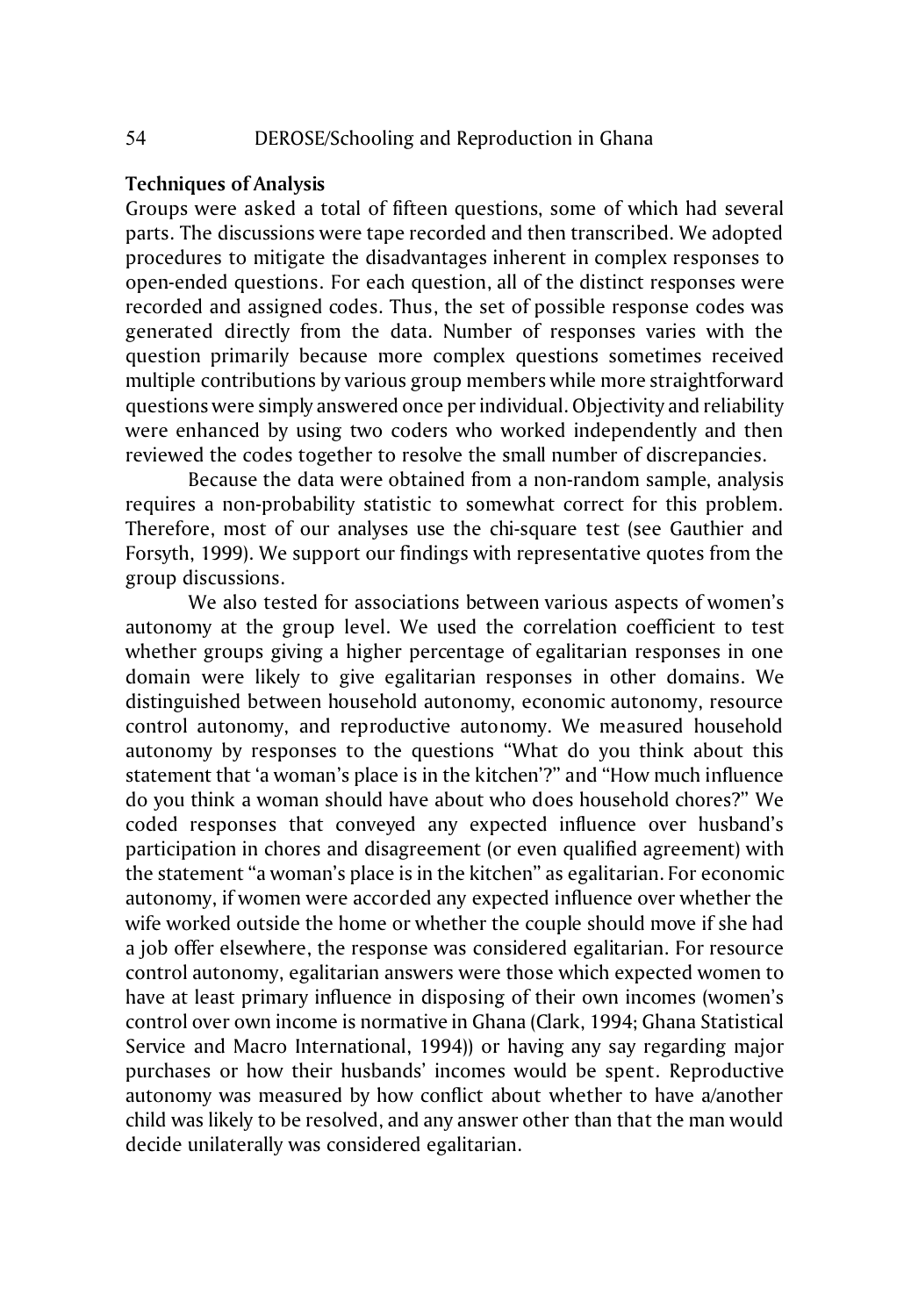Our data on women's decision-making power actually reflect *perceived* power. All of our respondents (except a few at the university level) were unmarried and were therefore answering questions about how they *expected* decision-making to occur in their future unions. Asking young women to speculate in this manner provides the ideal type of data for analyzing the effect of schooling on attitudes, separately from whether schooling actually confers the power necessary to implement those attitudes. Although such answers reflect some elements of expected constraints in implementing preferences, the extent to which this occurs is a function of perceived autonomy, which is precisely what we seek to measure. As well, the outcomes are not confounded by attitudes that derive from childbearing experiences.

### **RESULTS**

### **Attitudes Regarding Number of Children**

The fertility desires of the respondents were far lower than the prevailing total fertility rate in Ghana in 1993 (5.5 children per woman, (Ghana Statistical Service and Macro International, 1994)). There are several reasons why this is expected. First, our sample includes only those with at least a Junior secondary school education. Furthermore, those interviewed may be high achievers (a likely bias emanating from the school administrators' selections). Second, the interviewees were still in school and therefore any dropouts for pregnancy or other reasons are excluded. Finally, the respondents were too young to have their fertility desires rationalized upwards by the experience of high fertility. Few respondents at any level of schooling wanted more than four children. The data on desired fertility in Table 1 are grouped into broad educational categories because preliminary chi-square tests revealed no significant differences between single-sex and coeducational schools or between the various types of post-secondary institutions.

| Table 1. Schooling and Fertury Ficientities |             |             |                   |           |  |  |
|---------------------------------------------|-------------|-------------|-------------------|-----------|--|--|
|                                             | Desires 0-2 | Desires 3-4 | Desires 5 or more | Number of |  |  |
| Education type                              | children    | children    | children          | Responses |  |  |
| Junior Secondary School                     | 19 (66%)    | 8(28%)      | 2(7%)             | 29        |  |  |
| Senior Secondary School                     | 16 (50%)    | 14 (44%)    | 2(6%)             | 32        |  |  |
| Post-Secondary Education                    | 20 (38%)    | 28 (54%)    | 4 (8%)            | 52        |  |  |
|                                             |             |             |                   |           |  |  |

#### **Table 1. Schooling and Fertility Preferences**

N=113 women's responses; DF=4, Chi-Square Value=14.135, p<.01

The expected inverse relationship between schooling and fertility does not emerge from our data on fertility *desires*. Somewhat strikingly, the most common response at the Junior secondary school level was a preference for few children (two or fewer). Among those with the most education, the most commonly articulated desire was for 3-4 children. A higher percentage of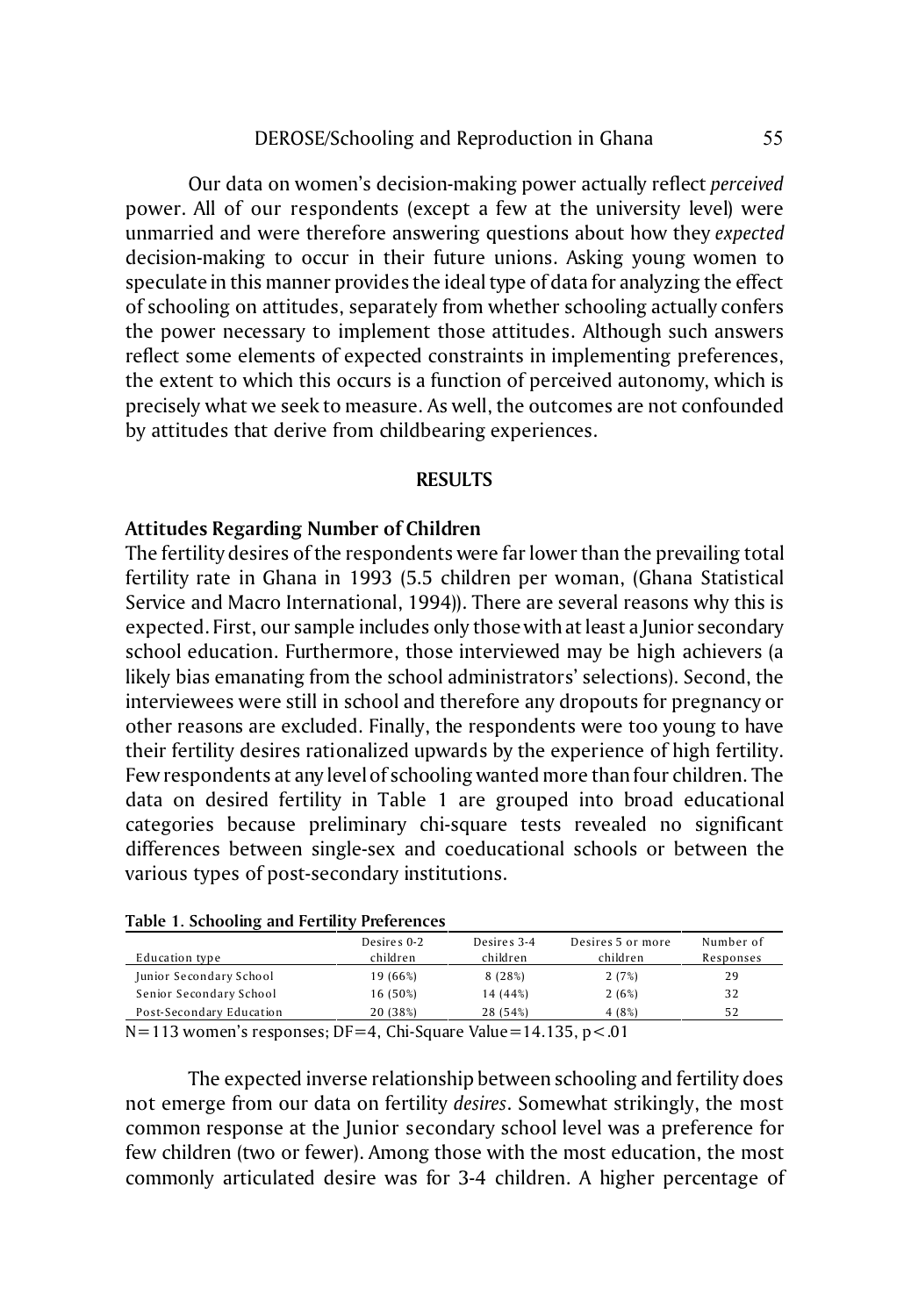women at the university wanted *many* children (five or more) than in any of the other groups (not shown). Educational level and fertility preference are significantly related, but not in the expected direction.

We investigated the causes of this pattern by looking at the reasons given for the stated desires. We grouped answers into six types, presented by educational level in Table 2. This level of detail is not well supported by our small sample size, but the patterns are nonetheless suggestive. The most notable feature of the table is that utilitarian and traditional reasons for wanting more children (reasons 5 and 6) were no more common among the less educated than among the more educated. Junior secondary school girls were a little more likely to mention economic reasons for wanting more children (reason 5), but the idea that fertility should be limited to the number of children the parents can provide for (reason 1) was dominant at all education levels.

| Education level             | $#$ can care<br>for | Population<br>problems | Women's<br>health | Few is<br>good | Utility of<br>children | Many<br>is good | Number of<br>Responses |
|-----------------------------|---------------------|------------------------|-------------------|----------------|------------------------|-----------------|------------------------|
| Junior Secondary<br>School  | 18 (72%)            | 2(8%)                  | 1(4%)             | 0(0%)          | 4(16%)                 | 0(0%)           | 25                     |
| Senior Secondary<br>School  | 16 (57%)            | 3(11%)                 | 2(7%)             | 2(7%)          | 2(7%)                  | 3(11%)          | 28                     |
| Post-secondary<br>education | 23 (74%)            | 1(3%)                  | 2(6%)             | 0(0%)          | $3(10\%)$              | 2(6%)           | 31                     |

**Table 2: Schooling and Reasons for Fertility Preferences**

N=84 women's responses; DF=10, Chi-Square Value=9.736, p<.50

These results need to be interpreted in conjunction with expressed fertility desires. Regardless of level of schooling, respondents overwhelmingly advocate having the number of children they can cater for. But interestingly, at lower levels of schooling the desired fertility is lower than at higher levels. It seems likely that the girls with less educational achievement do not believe that they can cater for a large number of children. Respondents often mentioned how difficult it currently was to provide for children.

"I think that you should have two children because if you have many children you won't be able to pay school fees, buy their clothes, etc." [a junior secondary school respondent]

"Because right now the nation is growing, prices are going up, and education too cost a lot. So right now if you give birth to four children and you don't have a good job, you can't cater for all the four children. In modern Ghana things are difficult and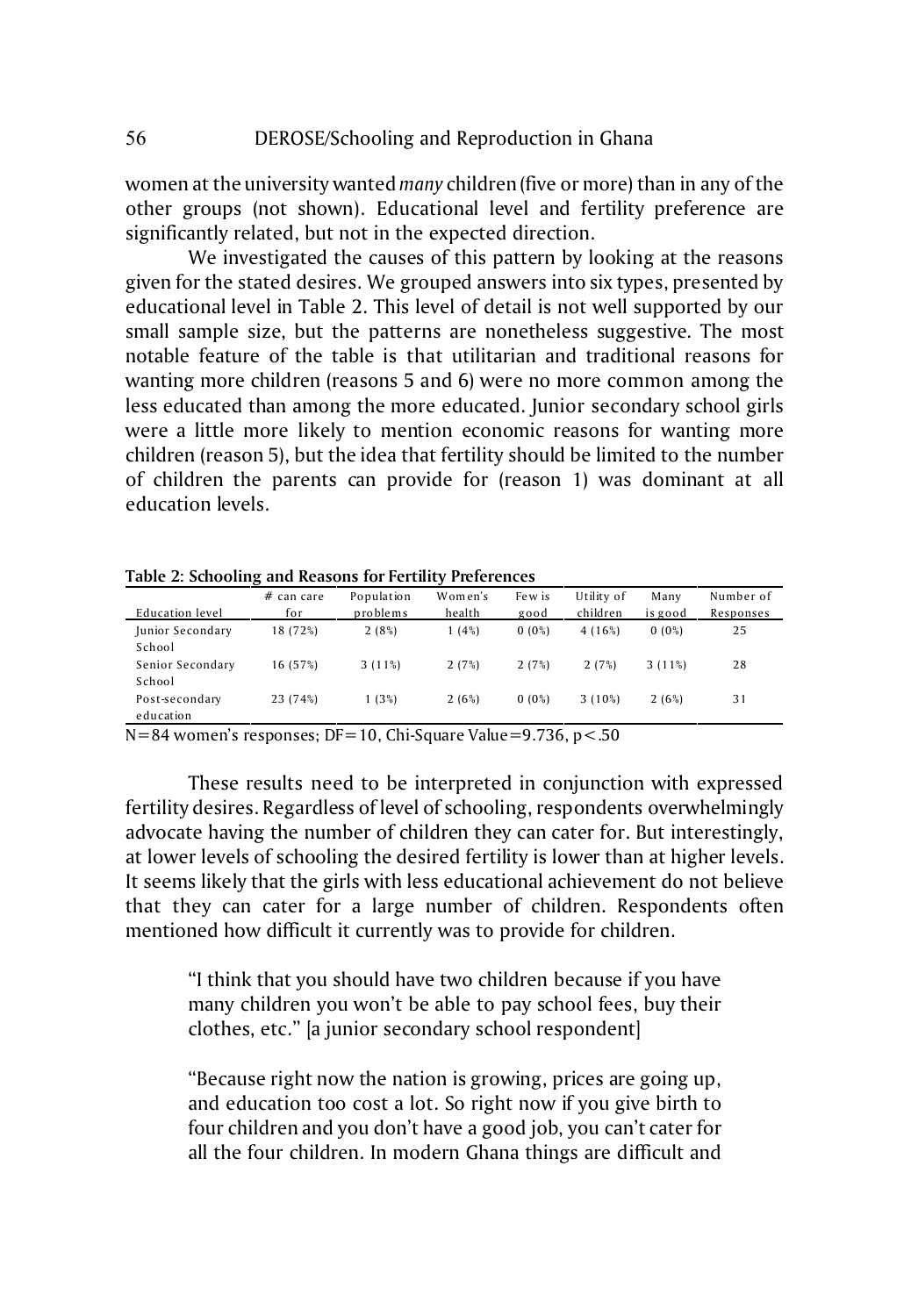you can't take care of the children." [a commercial school respondent]

Those with more schooling were also significantly more likely to give relative or individual responses to the question of whether Ghanaians should have more than four children (not shown). Only 10 percent of responses at the Junior secondary school level indicated that it was ever alright to have more than four children, while 40 percent at the Senior secondary school level and 47 percent at higher levels expressed more than four being sometimes or always acceptable. Although most of the respondents at all levels of schooling were considering the costs of childrearing in their fertility desires, the more educated seem more likely to believe that they could provide for a larger number given their skills.

"Well in isolated cases, for instance in my case where I want six and know I can take care of them." [a female university respondent]

The focus groups were also asked whether they thought that schooling influenced the desired number of children. The responses to this question tell us not only what the perceived relationship between schooling and fertility is, but also which pathways are *thought* to be operating. Some respondents felt there was no relationship between schooling and fertility while others believed that schooling lowered fertility either by increasing women's knowledge of contraceptives, changing the way women perceive childbearing and rearing, or limiting the number of childbearing years (Table 3).

| Education<br>level          | Education<br>does not<br>affect<br>fertility | Education<br>increases<br>contraceptive<br>knowledge | Education<br>changes attitudes<br>toward fertility | Education limits<br>childbearing<br>vears (practice) | Number of<br>Responses |
|-----------------------------|----------------------------------------------|------------------------------------------------------|----------------------------------------------------|------------------------------------------------------|------------------------|
| Junior Secondary<br>School  | 15 (43%)                                     | 3(9%)                                                | 17 (49%)                                           | 0(0%)                                                | 35                     |
| Senior Secondary<br>School  | 6 (17%)                                      | 13 (37%)                                             | 14 (40%)                                           | 2(6%)                                                | 35                     |
| Post-secondary<br>Education | 7(11%)                                       | 17 (27%)                                             | 29 (46%)                                           | 10 (16%)                                             | 63                     |

**Table 3. Opinions on Whether Schooling Influences Fertility Preferences**

 $N=133$  female responses; DF=6, Chi-Square Value=24.268, p<.001

The pattern of their responses varied significantly by level of schooling (chi-square significant at  $p = .001$ ). Girls in junior secondary school were the least likely to believe that schooling affected fertility. Among those Junior secondary school respondents who did agree that schooling affected fertility,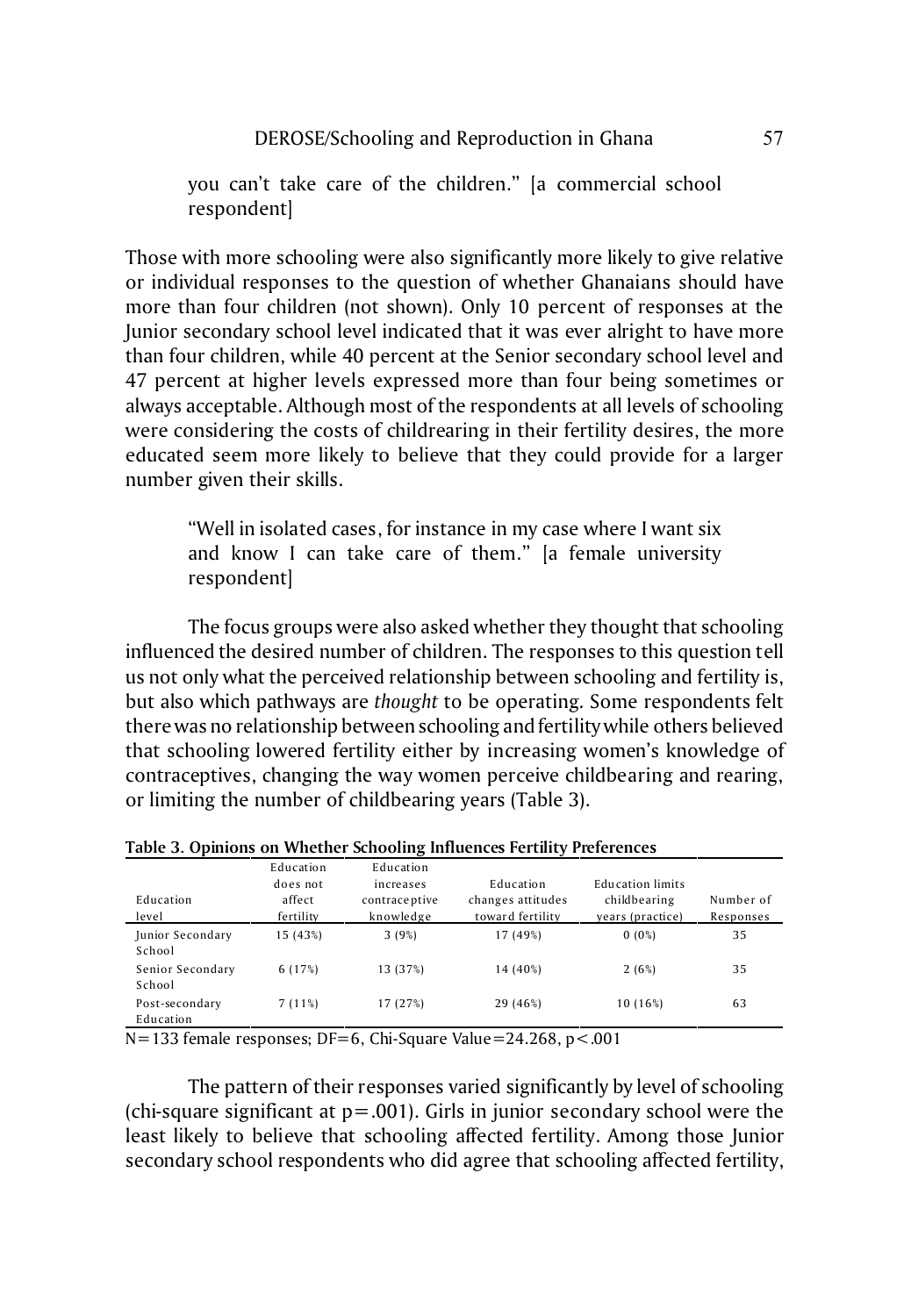## 58 DEROSE/Schooling and Reproduction in Ghana

students spoke primarily of changes in attitudes: women would want to limit fertility in order to afford schooling for all their children, educated women would be more likely to be living in urban areas where child labor was less necessary, and educated women were more likely to have jobs which took time away from child rearing.

"It changes because if you don't go to school and you marry someone like a farmer, you will like to have many children to help you farm." [a junior secondary school respondent]

"If a person didn't go to school, they will not know what school is and they won't want their children to go to school because they will think it is useless." [a junior secondary school respondent]

As the level of schooling increased, respondents were even more likely to believe that schooling affects fertility. At the higher levels of schooling, respondents volunteered that time in school could delay the start of childbearing; they may have begun to feel that they were making a trade-off between continuing in school and initiating childbearing. It is noteworthy that women with senior secondary school or higher education were more likely to offer knowledge of contraceptive means as a reason why educated women desired fewer children than less educated women. Their perception of the necessity of schooling for obtaining contraceptive knowledge seems to be inflated given that 85 percent of all 15-19 year-olds in a nationally representative sample (not selected on the basis of educational attainment like ours) in the same year knew at least one modern contraceptive method (Ghana Statistical Service and Macro International, 1994).

Although respondents believe that schooling affects fertility through transforming attitudes toward childbearing, it is remarkable that this perception regarding attitudinal change is fairly stable across levels of schooling. Thus, it seems that the importance of attitudinal change relative to other pathways through which schooling affects fertility does not vary by educational level. This is consistent with the desired fertility data presented above and argues for the credibility of these data despite the known selection biases.

## **Women's Autonomy**

Schooling is also expected to reduce fertility by augmenting women's economic autonomy that, in turn, could increase their bargaining power in reproductive decisions. Schooling can also enhance reproductive autonomy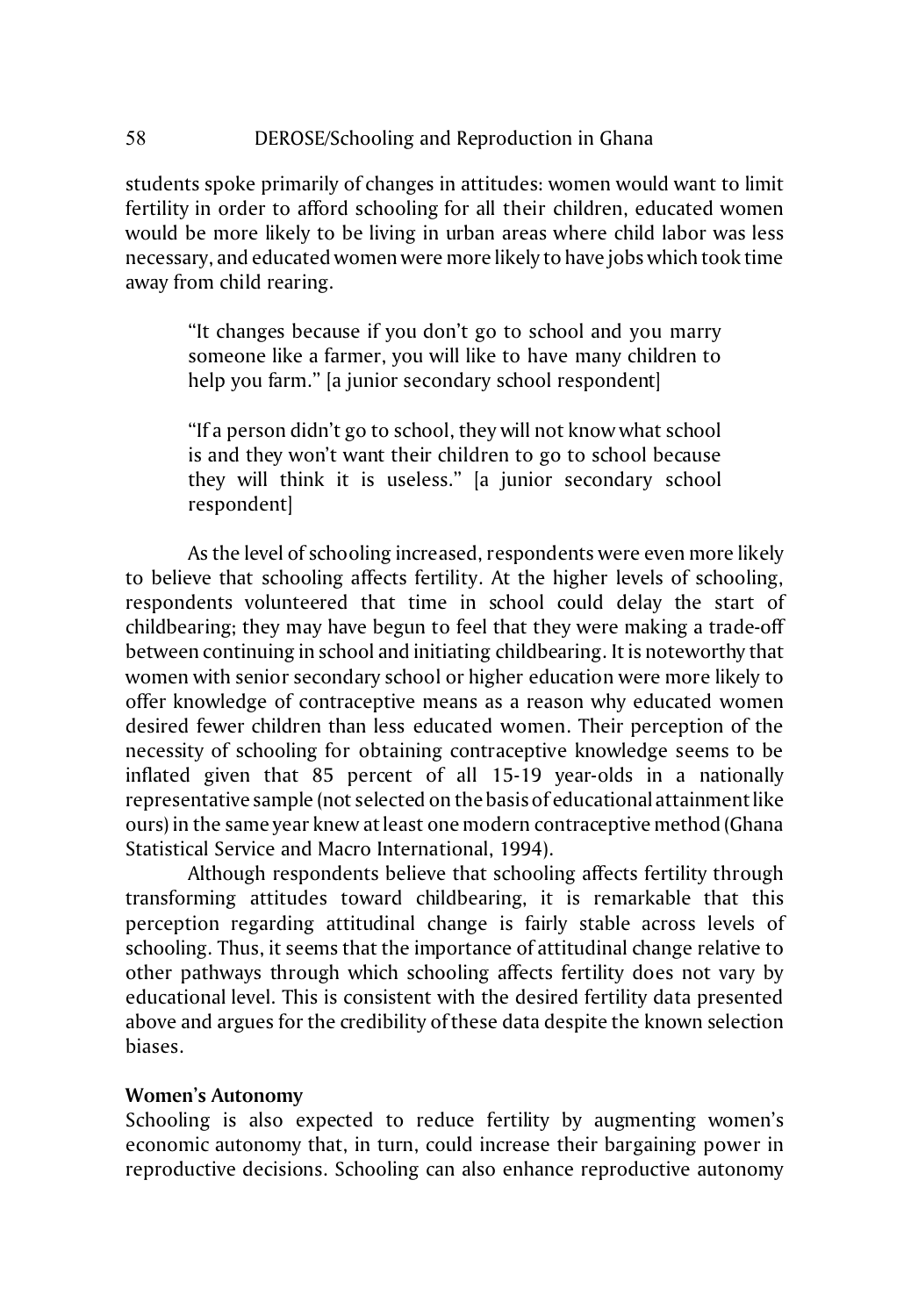directly by improving couple communication and negotiation. The answers to two questions: 1) "If in the future you get married, and had the number of children you require, but your partner wants another child, but you do not, how would you resolve this? Why?", and 2) "What about if you want another, but your partner doesn't? Why?" were used to construct a measure of reproductive autonomy. We recognize this measures perceived rather than actual autonomy, but we argue that girls/women who expect to control their reproduction are qualitatively different than others, even if their expectations are not always actualized.

First, we confirmed that there was little association between expected autonomy in various domains at the group level. Recognizing that women's autonomy is multi-dimensional, we tested whether groups giving a higher percentage of egalitarian answers to questions about household autonomy, economic autonomy, or resource control autonomy were also more likely to give egalitarian answers regarding reproductiveautonomy. Egalitarian answers in these four domains did not significantly correlate with each other (the correlation matrix is available from the authors). This is not unexpected in a society where women's paid labor force participation represents a traditional means of fulfilling maternal roles. West African women have been active, particularly in trade, for centuries and paid work is not a status innovation (House-Midamba and Ekechi, 1995). Seidu (1986, cited in Ardayfio-Schandorf and Kwafo-Akoto, 1990) also confirmed that occupation had no effect on Ghanaian women's views on traditional sex roles.

Moreover, respondents at different levels of schooling did not differ significantly with respect to the autonomy that they expected in their married lives. Schooling level did not predict autonomy expectations for any of the four dimensions we measured. Schooling does not seem to be sufficient to alter well-defined gender roles regarding decision-making in many spheres of Ghanaian life. Other studies that have tested the effect of schooling on autonomy rather than simply assuming that enhanced autonomy is one of the operative pathways through which education reduces fertility also conclude that schooling alone has little impact on autonomy (Chowdhury, 1992; Dharmalingam and Morgan, 1996; Jeffery and Basu, 1996).

We also compared men and women at the university level to assess whether their expectations regarding reproductive decision-making were similar. They were not. Table 4 shows responses to both questions regarding conflict in reproductive decision-making (what would you do if you want another child and your spouse does not, and vice versa). While most women from our university focus groups felt that conflicts of these sorts could be negotiated between the partners, a substantial minority felt that the decision belonged to them alone, and none felt that their husbands would decide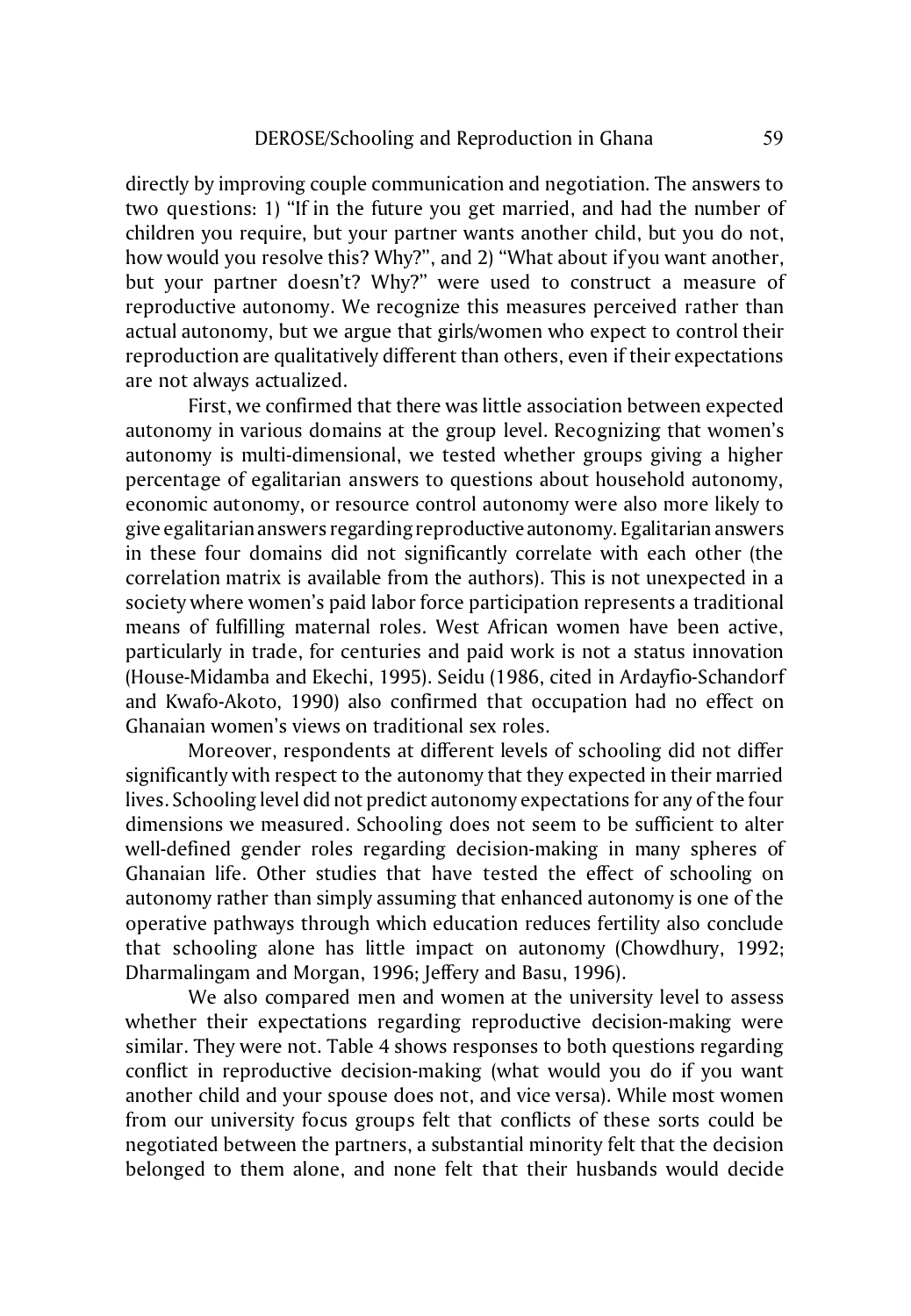# 60 DEROSE/Schooling and Reproduction in Ghana

unilaterally. In contrast, although university educated men also saw room for negotiation with their spouses, very few held that the decision belonged exclusively to their wives, and one in three thought it was theirs to make alone. Apparently education increases women's perceived power in reproductive decision-making more than it increases men's willingness to yield control in this realm.

| Table 4: Reproductive Conflict Resolution: What to do if One Partner Wants another |  |
|------------------------------------------------------------------------------------|--|
| child                                                                              |  |

|                                  | Woman    | Man      | Original |           | Negotiate | Number of |
|----------------------------------|----------|----------|----------|-----------|-----------|-----------|
|                                  | Decides  | Decides  | Plan     | Negotiate | with Help | Responses |
| University Women                 | 4 (19%)  | 0(0%)    | 1(5%)    | 15 (71%)  | 1(5%)     | 21        |
| University Men                   | 2(5%)    | 11 (30%) | 3(8%)    | 18 (49%)  | 3(8%)     | 37        |
| Junior Secondary<br>School Girls | 12 (18%) | 20 (30%) | 5(8%)    | 19 (29%)  | 10 (15%)  | 66        |

 $N=124$  responses; DF=8, Chi-Square Value=19.044, p < .05

Test for difference between University Women and University Men:

DF=4, Chi-Square Value=14.089,  $p < 01$ 

Test for difference between University Men and Junior secondary school Girls:

DF=4, Chi-Square Value=8.168, p<.10

Men with university education are more similar to Junior secondary school girls in their attitudes regarding how conflict in reproductive preferences should be resolved than they are to their female peers at the university. However, even Junior secondary school girls expect to control reproductive decisions alone to a greater extent than men at the university expected to allow their wives to do so (Table 4). Because men's education influences gender norms in decision-making more than women's (Adomako Ampofo, 2000; Gauthier and Forsyth, 1999), the attitudes of men are likely to have more influence on actual fertility behavior.

## **DISCUSSION AND CONCLUSION**

In both the historical record and in many contemporary societies, higher education is associated with lower lifetime fertility. Although a few years of schooling sometimes increases fertility, the negative relationship emerges beyond the primary level. Our data on fertility preferences of girls at the junior secondary school level and higher do not reflect this inverse pattern. Junior secondary school girls are somewhat more likely to want small families, while large family size desires were more common at higher levels of schooling. This finding is particularly striking given that schooling is expected to change fertility behavior primarily through conferring attitudes that favor small families. We offer three non-competing hypotheses to explain our results: sample selection, economic crisis, and conjugal power.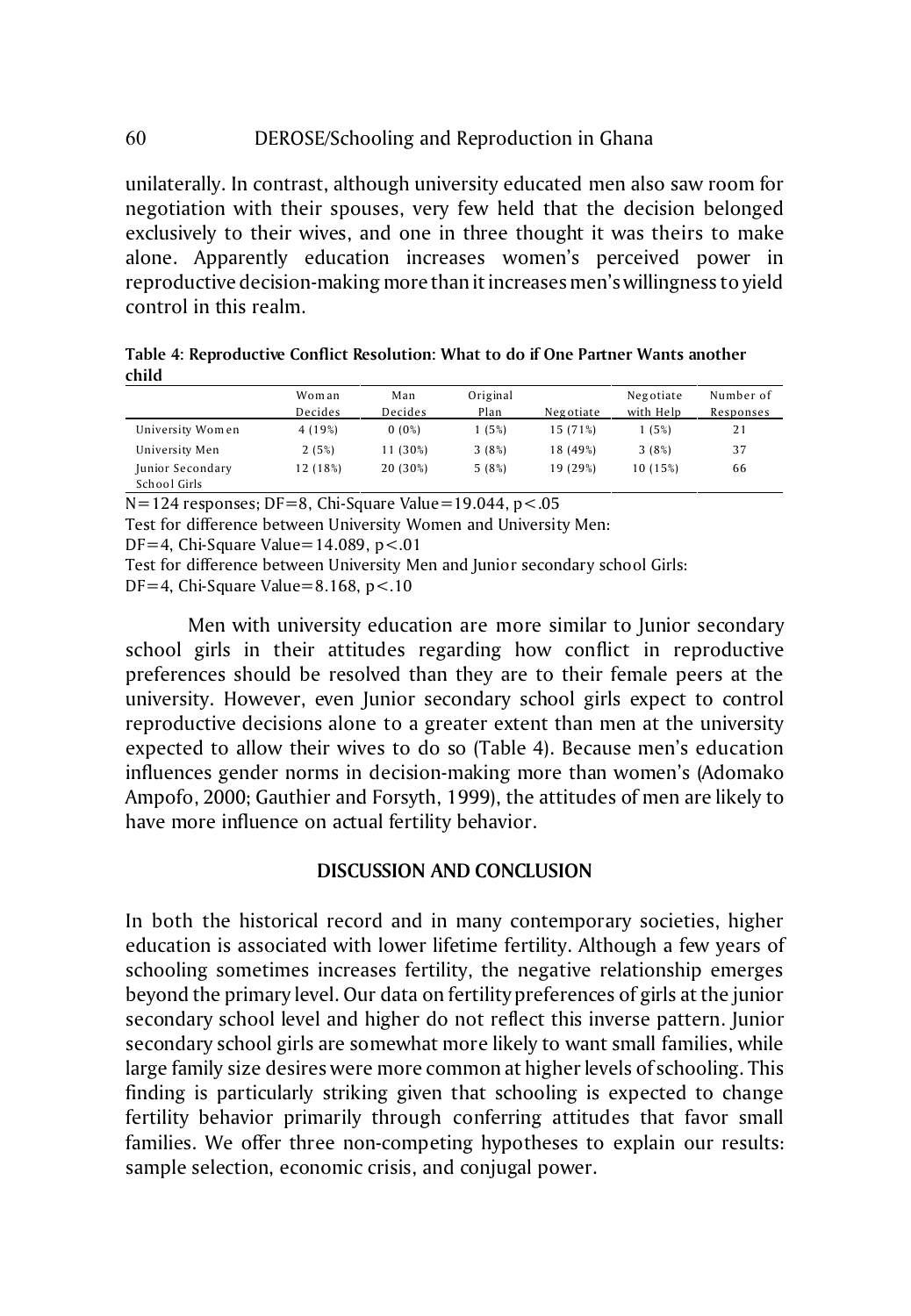First, the girls who participated in the focus groups at the lower schooling levels were selected by school administrators. If these girls were chosen to favorably reflect the school, it is likely that they may be the kind of students who will continue in the educational process and therefore not represent the attitudes of girls whose education ended when (or before) secondary school was completed. Therefore, their fertility preferences may better reflect the attitudes of the university women they will become than attitudes of women who attained up to the Junior secondary school (or senior secondary school) level. If this is the case, it argues that schooling per se has little effect on fertility preferences and that preference differentials by education observed in national-level data may be heavily determined by selection factors determining school continuation (see also Jeffery and Basu, 1996). While this could explain the lack of inverse relationship between level of schooling and desired fertility in our sample, it does not explain why we found *higher* desired fertility at higher schooling levels.

The girls who were in Junior secondary school 2 in 1993 were born around 1979 and hardly grew up under prosperous economic conditions. A severe drought in 1981-82 was followed by the forced repatriation of over a million Ghanaians from Nigeria (caused by the decline in world oil prices) in 1983. Ghana's Economic Recovery Programme was also implemented in 1983, and it has been described as "one of the severest stabilization programmes that the IMF and the World Bank have ever managed to get a developing country to accept" (Tabatabai, 1988). The Economic Recovery Programme included the introduction of nationwide school fees (Lloyd and Gage-Brandon, 1994) which dramatically increased the costs of education to parents and, therefore, undoubtedly affected the messages schoolgirls were receiving from their parents about the costs of child rearing. Parents whose daughters were still in school in 1993 had to make sacrifices to finance their educations that were not anticipated at the time their daughters were born.

Although these disadvantaged economic conditions affected the lives of all of the respondents in our sample, the younger girls were socialized under conditions of extreme hardship and do not have memories of more prosperous times. They desire small families and when asked to explain their fertility preferences, they generally argued that people should only have the number of children they can take care of. They have a strong sense of the cost of living and do not estimate their earning potential very highly.

In contrast, the respondents with higher levels of schooling also felt that fertility should be limited in order to adequately provide for children, but they reported higher fertility preferences and were also much more accepting of the idea that it was alright for Ghanaians to have more than four children under some circumstances. Those whose childhoods were less dominated by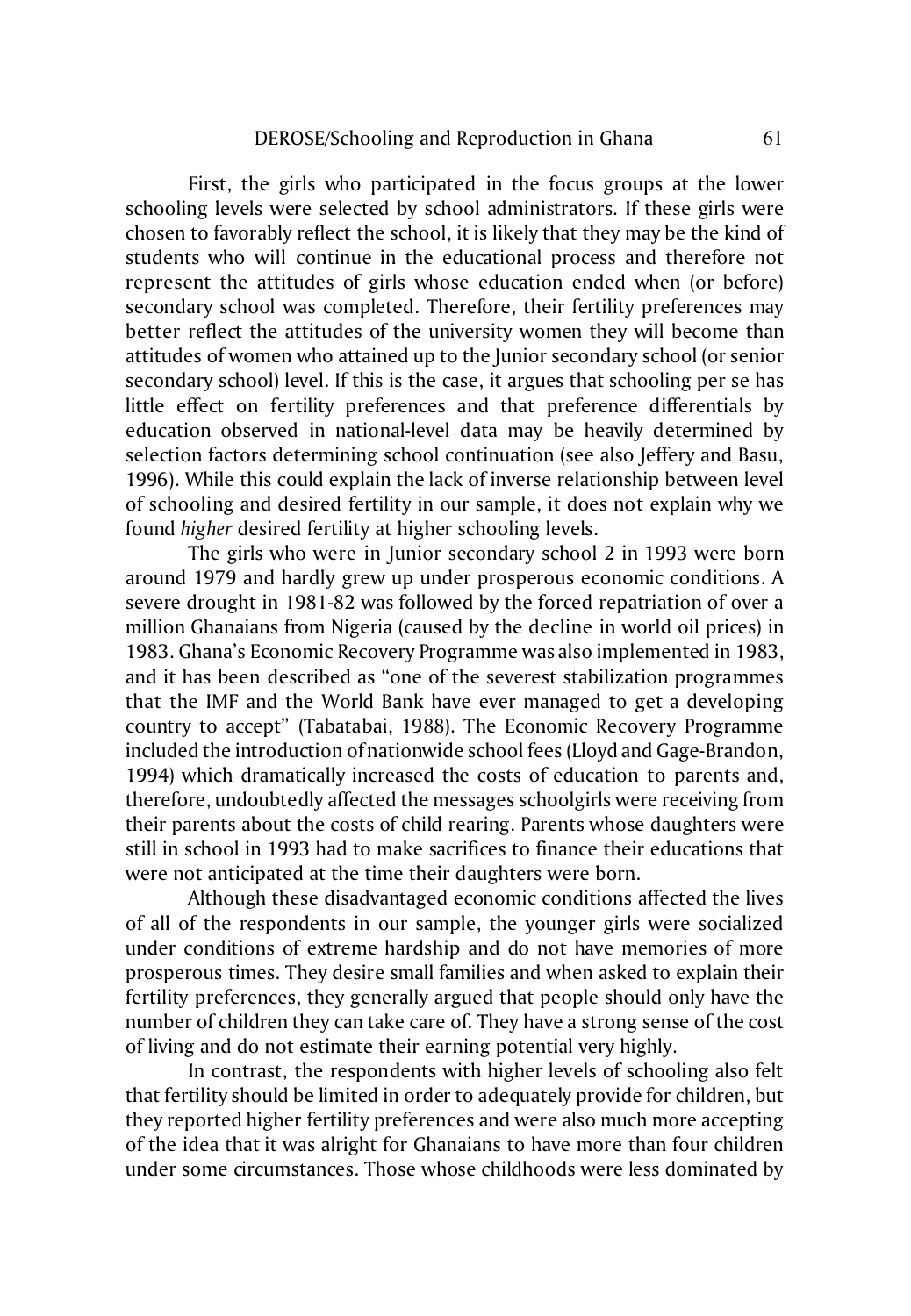economic recession and had higher levels of schooling seemed to feel that they could support more children than the girls behind them in school did (see Easterlin, 1978).

But it is also possible that differences that we see in fertility preferences between the lowest and highest levels reflect changes that go on during adolescence. Between junior secondary school and the university girls become more educated, but they also grow older. Attitudes regarding reproduction at the Junior secondary school level — particularly if voiced by girls whose education will not be completed for another decade — may reflect ideals that start to erode as girls enter into sexual relationships and consider future marriages less abstractly. These girls have fertility norms that may be difficult to implement in a strongly patriarchal culture where even the most highly educated men do not expect to include their wives in decision-making as much as women expect to be included. The contrast between the expectation of Junior secondary school girls and university men is particularly striking when we consider that the Junior secondary school respondents may actually marry men with less than university education and less egalitarian attitudes. This argument about difficulty of implementing fertility preferences indicates that the effect of schooling on fertility in urban Ghana may be limited by women's restricted voice in reproductive decision-making.

Fertility differentials by level of schooling may also be smaller in societies where fertility reduction is motivated by economic difficulties. Dodoo (1993) has shown that Ghanaian women initiating childbearing during a period of economic hardship delayed first births longer than previous cohorts did, regardless of education level. Abu (1994) described how Ghanaian women assess their economic strength when deciding whether to delay or speed the next birth, but noted that educated women have more confidence in their longer-term economic prospects and plan accordingly. The attitudes of our respondents support the possibility that the relationship between fertility and schooling may be quite different where fertility decline is crisis-led than when family limitation follows economic development. The more common historical experience of prosperity-led fertility transition produced an inverse relationship between schooling and fertility as the most educated were the first to invest a great deal in a smaller number of children. The better-educated women in our sample expected to get better jobs and to care for more children than those who had not yet achieved the same degree of success. If economic hardship limits the ability of less educated women to provide for their children more than it limits women with higher levels of schooling, the expected inverse relationship between schooling and fertility may not emerge. Further, limiting childbearing because of economic constraints also raises the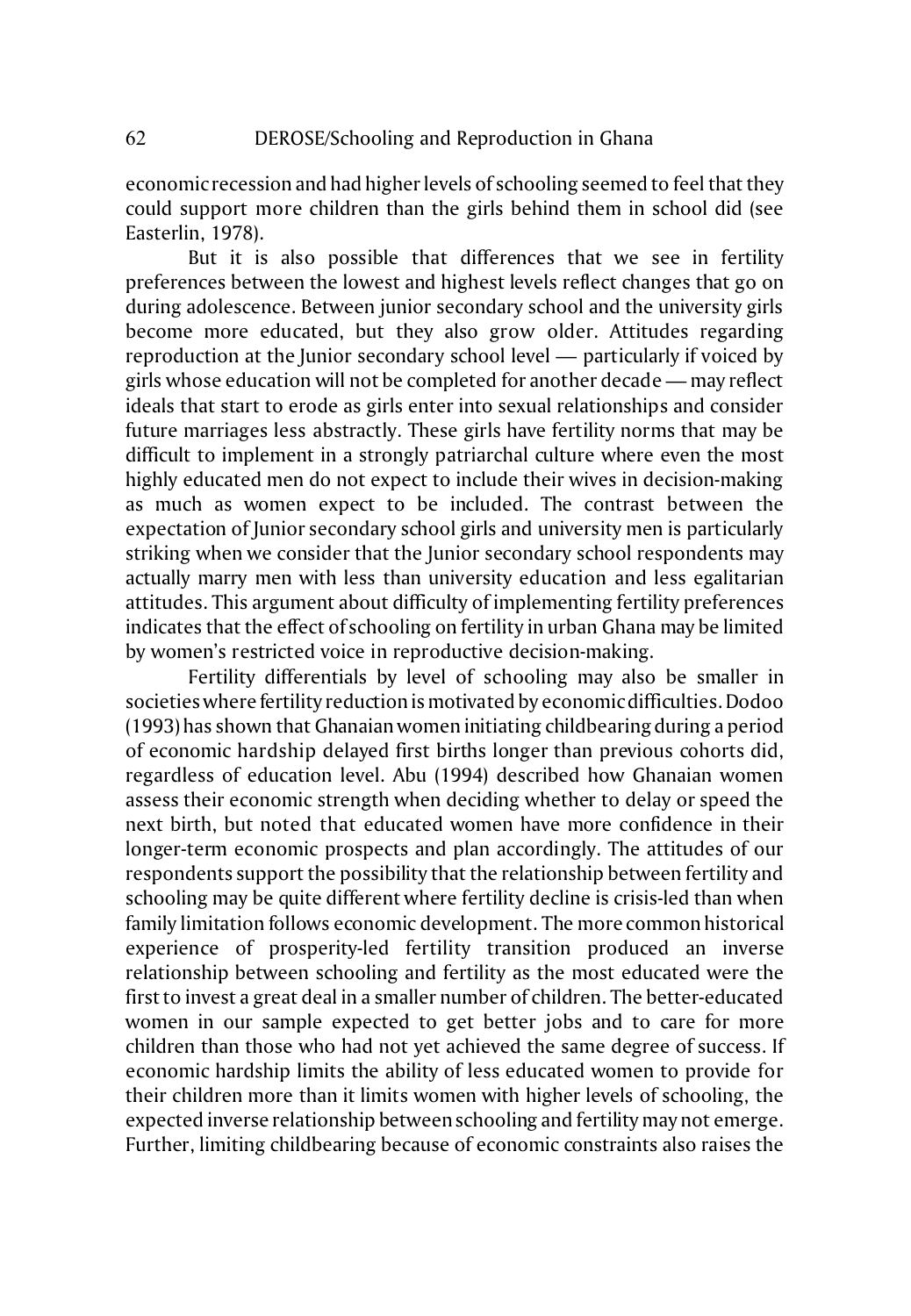possibility that fertility limitation may be reversed if economic conditions improve.

The results of our analysis of women's autonomy indicate that in Ghana it is inadvisable to assume that women's autonomy in productive work or in household decision-making indicates women's autonomy in reproductive decision-making. Elsewhere, women who contribute cash to household expenses have been shown to have more voice in family-size decision in other contexts (see Riley, 1997), but in Ghana independent women's economic activity is part of fulfilling traditional female obligations to family and does not necessarily confer reproductive control. In our sample, those with more education did not expect greater reproductive autonomy for themselves than did those at lower levels. It appears that it will take more than schooling to change the balance of power in reproductive decision-making in this society.

We therefore suggest that future studies with more representative samples specifically test whether (and how) schooling affects knowledge, attitude, and/or practice of fertility regulation. The assumption that schooling produces attitudinal change and that such change favors fertility limitation among the more educated may miss contextual factors important for both national education policy and family planning programs.

### **REFERENCES**

- Abu, K. (1994). Family Planning & Welfare in Northern Ghana. In A. Adepoju and C. Oppong (Eds.), *Gender, Work and Population in Sub-Saharan Africa* (pp. 191-208). London: James Currey.
- Adomako Ampofo, A. (2000). Gender Inequalities, Power in Unions, and Reproductive Decision MakinginGhana. *Sociology*. Nashville: Vanderbilt University.
- Ardayfio-Schandorf, E.& Kwafo-Akoto, K. (1990). *Women in Ghana: An Annotated Bibliography*. Accra, Ghana: Woeli Publishing Services for United Nations Population Fund.
- Basu, A. M. (1999). Women's Education, Marriage, and Fertility in South Asia: Do Men Really Not Matter? In C. Bledsoe, J.B. Casterline, J. A. Johnson-Kuhn, & J.G. Haaga (Eds.), *Critical Perspectives on Schooling and Fertility in the Developing World* (pp. 267-286). Washington, D.C.: National Academy Press.
- Cain, M. (1984). *Women's Status and Fertility in Developing Countries: Son Preference and Economic Security*. Washington, D.C.: The World Bank.
- Chowdhury, K. P. (1992). Education, Work, and Women's Lives: Does Education Provide Women with Power and Autonomy." In , pp. 307.Buffalo: State University of New York.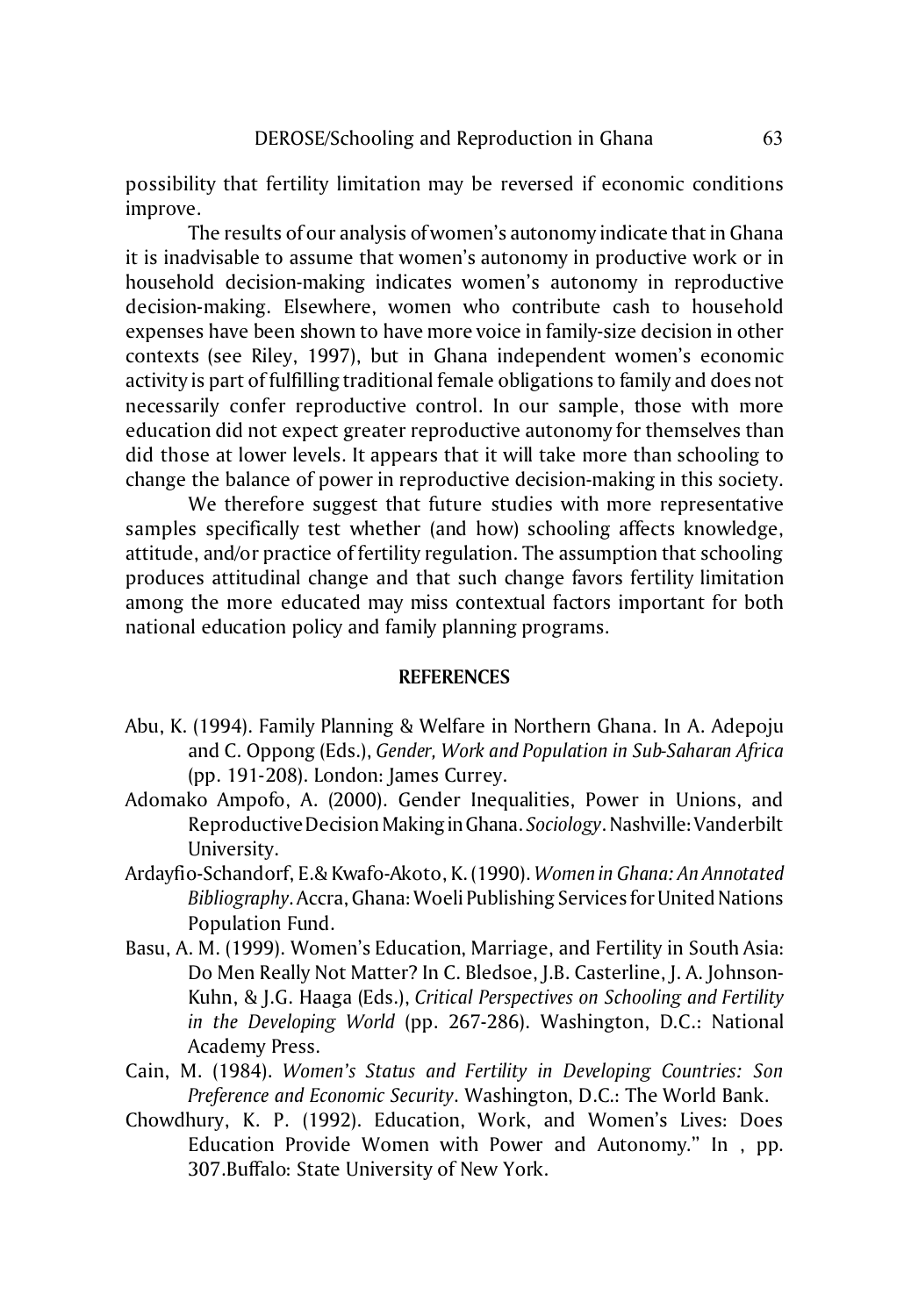- Clark, G. (1994). *Onions Are My Husband: Survival and Accumulation by West African Market Women*. Chicago and London: The University of Chicago Press.
- Cleland, J. & Jejeebhoy, S. (1996) . Maternal Schooling and Fertility: Evidence from Censuses and Surveys. In R. Jeffery & A. M. Basu (Eds.), *Girls' Schooling, Women's Autonomy and Fertility Change in South Asia* (pp. 72- 106). New Delhi: Sage Publications.
- Cleland, J., Kamal, N. & Sloggett, A. (1996). Links Between Fertility Regulation and the Schooling and Autonomy of Women in Bangladesh. In R. Jeffery & A. M. Basu (Eds.), *Girls' Schooling, Women's Autonomy and Fertility Change in South Asia*, (pp. 205-217). New Delhi: Sage Publications.
- Dharmalingam, A., & Morgan, S.P. (1996). Women's Work, Autonomy, and Birth Control: Evidence from Two South Indian Villages. *Population Studies* 50 (2): 187-201.
- Dodoo, F. Nii-Amoo (1993). Education and Changing Reproductive Behavior in Ghana. *Sociological Perspectives* 36 (3): 241-256.
- Easterlin, R.A.(1978). The Economics and Sociology of Fertility: A Synthesis. In C. Tilly (Ed.), *Historical Studies of Changing Fertility*. Princeton: Princeton University Press.
- Eloundou-Enyegue, P. M.(1999). Education and Fertility: What Do We Now Know? In C. H. Bledsoe, J. B. Casterline, J. A. Johnson-Kuhn, & John G. Haaga (Eds.), *Critical Perspectives on Schooling and Fertility in the Developing World* ( pp. 287-305). Washington, D. C.: National Academy Press.
- Ezeh, A. (1993). The influence of spouses over each other's contraceptive attitudes in Ghana. *Studies in Family Planning* 24: 163-174.
- Gauthier, D. K., & C. J. Forsyth (1999). The Effect of Education on Familial Egalitarianism. *International Journal of Sociology of the Family* 29 (2): 97- 106.
- Ghana Statistical Service (GSS), & Macro International Inc. (MI) (1994). *Ghana Demographic and Health Survey 1993*. Calverton, MD: GSS and MI.
- House-Midamba, B., & Ekechi, F. K. (Eds.) (1995). *African Market Women and Economic Power: The Role of Women in African Economic Development*. Westport, Connecticut: Greenwood Press.
- Inkeles, A., & Smith, D. H. (1974). *Becoming Modern: Individual Change in Six Developing Countries*. Cambridge: Harvard University Press.
- Jeffery, R., & Basu, A. M. (1996). Schooling as Contraception? In R. Jeffery & A. M. Basu (Eds.), *Girls' Schooling, Women's Autonomy and Fertility Change in South Asia* (pp. 15-47). New Delhi: Sage Publications.
- Jejeebhoy, S. J. (1995). *Women's Education, Autonomy, and Reproductive Behaviour: Experience from Developing Countries*. Oxford:Clarendon Press.